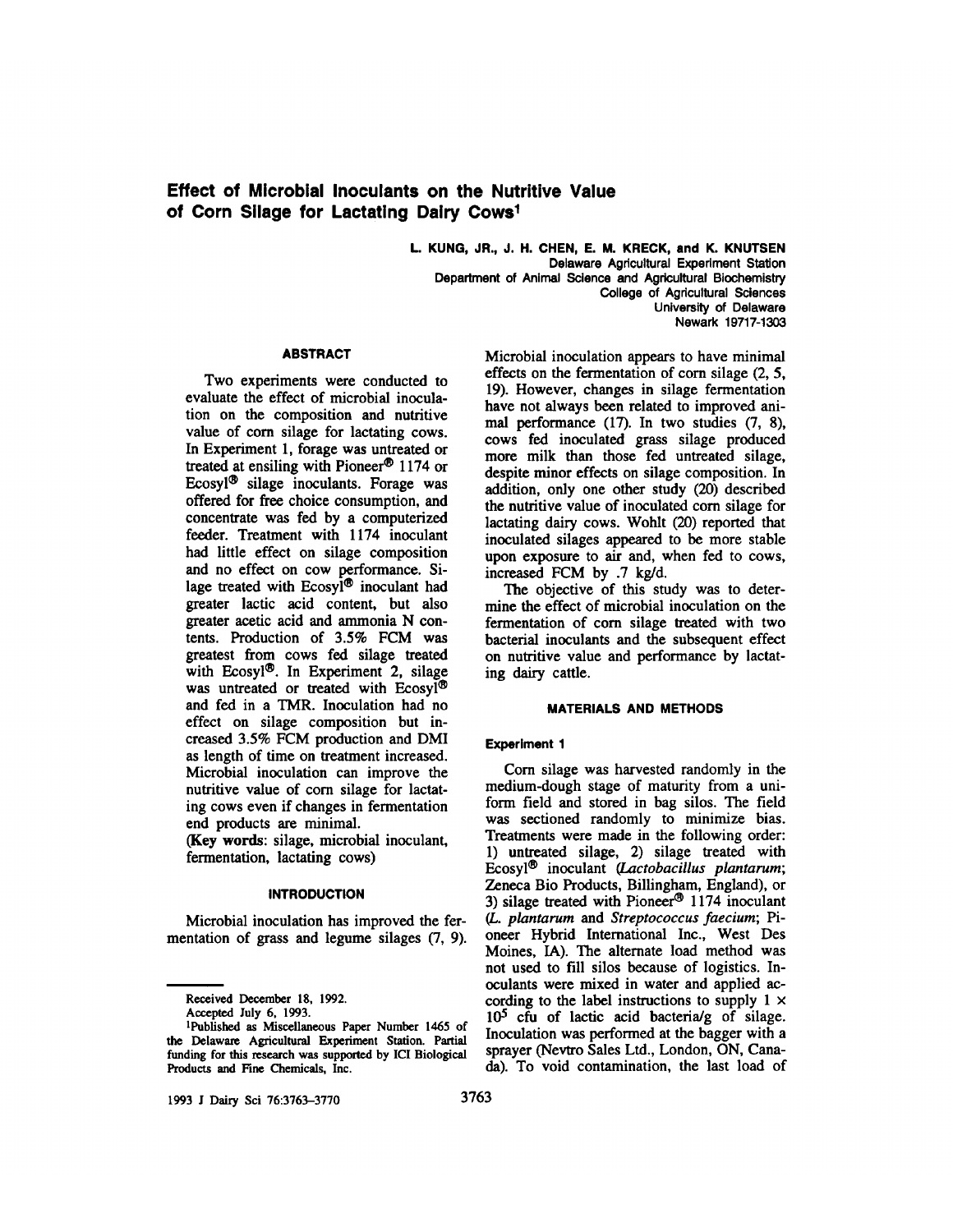forage placed in the Ecosyl<sup>®</sup> bag was left untreated and was not used in the study. In addition, the previous inoculant mix was drained from the tank, which subsequently was flushed with water for *5* min before being refilled with the 1174 inoculant. Approximately **45** to *55* tonnes of forage were made for each treatment. All forages were treated and sealed in their respective bag silos within 6 h on a clear day.

During silo filling, grab samples of forage were collected from each wagon load (treated samples were collected after inoculation). Forage was chilled on ice immediately until processing. Forage (25 **g)** was homogenized for 1 min in 250 ml of deionized water, and the pH was recorded. The homogenate was filtered through Whatman filter paper (number **54;**  Clifton, NJ), acidified, and frozen until further analyses. Water extracts were analyzed for ammonia N (13) and for acetic and lactic acids by gas chromatography (model 5890A; Hewlett-Packard Co., Avondale, PA) using a **80/20**  Carbopack B-DA/4% Carbowax<sup>®</sup> 20M column (Supelco, Inc., Bellefonte, PA). Representative samples were **air** dried before being ground through a 1-mm screen. Ground samples were analyzed for DM (60°C for 48 h in a forced-air oven), ADF (6), NDF **(18),** and N (1). Mixtures of inoculant and water and samples of forage were plated for viable lactic acid bacteria on Rogosa SL agar (Difco, Detroit, MI) with a single overlay and incubated for 48 h at 30°C.

Three nylon bags containing *500* g of representative forage for each treatment were buried in each silo. Buried bags were removed during feeding, and DM recovery was calculated by difference after correction for DM content.

After 130 d of ensiling, silages were fed to multiparous lactating Holstein cows in two experimental periods. In each period, cows averaged  $70 \pm 33$  DIM and were housed in a barn with 20 Calan gates (American Calan, Northwood, **NH)** and a computerized grain feeder. Eased on pretreatment milk production, cows were blocked in groups of three and assigned randomly to one of three experimental diets varying in corn silage treatment: control silage, silage treated with  $E\cos y^{0.0}$ , and silage treated with 1174. Cows were fed silage for ad libitum intake twice daily (0800 and 1700 h) and received 1.36 kg of long alfalfa hay once daily (0800 h) through the Calan gate system. A pelleted concentrate was fed through a computerized grain feeder and limited to 1 kg/3 kg of milk. The concentrate was fomulated to contain 1.5% sodium bicarbonate, **1.5%** iodized trace-mineralized salt (with .6 ppm of sodium selenite), and .6% magnesium oxide. The concentrate also contained **8OOO** IU of vitamin A, 2000 IU of vitamin D, and 30 IU of vitamin  $E/454$  g of feed. A 3-wk preliminary period preceded a 6-wk treatment period. During the pretreatment period, cows were fed a mixture of the three silages. Fresh water was available at all times. Weights of silage offered and refused (once daily) were recorded. The grain feeder was calibrated twice within each period, and grain consumption was recorded each day by computer.

Cows were weighed on 2 consecutive d at the **start and** end of each period and at weekly intervals during treatment. Composite milk samples from consecutive p.m. and a.m. milkings were collected and analyzed weekly by the Maryland DHIA Laboratory for fat and protein (Milk-0-Scan; Foss Technology, Hillerød, Denmark). Silage, grain, and ort samples were collected on alternate days and composited on a weekly basis. All feeds were analyzed for DM, NDF, ADF, and N **as**  described. Silages also were analyzed for fermentation end-products **as** previously described.

# **Experiment 2**

Corn silage was harvested in the mediumdough stage of maturity from the same field and stored in bag silos. Treatments were untreated silage or silage treated with  $E\text{cosyl}^{\circledR}$ inoculant *(L. plantarum).* Application was **as**  described in Experiment 1. All forages were treated and sealed in their respective bag silos within **4** h on a clear day.

After at least 120 d of ensiling, corn silage was fed to 20 multiparous Holstein cows (average 73 **f 25** DIM) that had access to Calan gates. On the basis of pretreatment milk production, cows were blocked in groups of two and assigned randomly to one of the two treatments. The diet was fed as a **TMR** that consisted of 50% corn silage, **45%** concentrate, and *5%* alfalfa hay on a DM basis. The concentrate and hay were similar in composition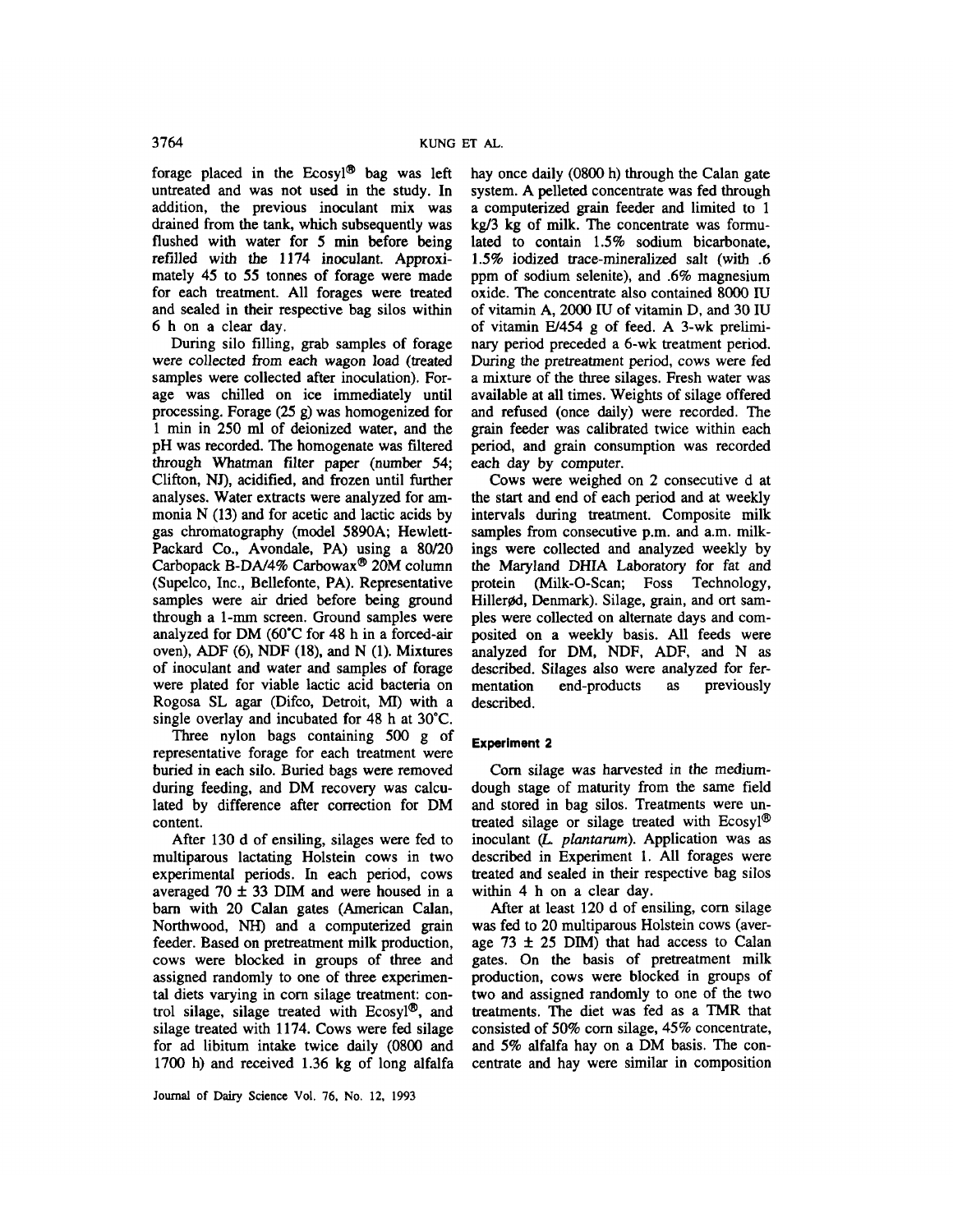to feeds used in Experiment 1. Cows were fed the TMR for ad libitum intake twice daily (0800 and 1700 h). A 10-d preliminary period preceded a 9-wk pretreatment period. During the pretreatment period, cows were fed a mixture of the two silages. Fresh water was available at all times. Cows were milked twice daily, and milk production was recorded by computer.

Cows were weighed on 2 consecutive d at the start and end of the treatment period and at weekly intervals during treatment. Composite milk samples from consecutive p.m. and a.m. milkings were collected and analyzed weekly for fat and protein. Silage and TMR samples were collected on alternate days, composited, and analyzed on a weekly basis. Feed refusals were collected once daily, weighed, and analyzed for DM content (60°C for **48** h). The DMI was calculated by the difference of feed offered and feed refused. Feeds were analyzed **as** previously described.

#### **Statlstical Analyser**

*Experiment I.* Data were analyzed by **ANOVA** by the general linear models procedure of SAS (14). Model effects for the lactation data included period, block(period), treatment, period  $\times$  treatment, block  $\times$  treatment-(period), week, period  $\times$  week, block  $\times$  week (period), treatment x week, and period **x** treatment  $\times$  week. Data from the pretreatment period were used as covariate for all variables. Treatment was tested using the type **III** mean squares for period x treatment **as** an error term. Significance was declared at  $P < .05$  unless otherwise noted.

*Experiment* 2. Model effects for the lactation data included block, treatment, treatment  $\times$  block, week, and treatment  $\times$  week. Data from the pretreatment period were **used as**  covariate for all variables. Treatment was tested using the type **III** mean squares for treatment **x** block **as** an error term. Significance was declared at P < *.05* unless otherwise noted.

#### **RESULTS**

The composition of hay and concentrate fed during Experiment **1** is shown in Table 1. Alfalfa hay was of average quality, and the concentrate DM averaged 26.3% CP. The mixtures of water and inoculant applied to forages at ensiling contained 73  $\times$  10<sup>6</sup> cfu (Ecosyl<sup>®</sup>) inoculant) and  $32 \times 10^6$  cfu (Pioneer<sup>®</sup> 1174)/ml of lactic acid-producing bacteria. Accurate counts of colonies of lactic acid bacteria from forage samples were not possible because of growth of bacilli organisms. Thus, lactic acid bacteria on all forage samples (untreated and treated) were roughly estimated to be  $1 \times 10^5$ cfu. All corn silages fermented well, and their compositions during feeding are shown in Table 2. The DM of control silage was higher than that of inoculated silages, but the difference was small. The CP, ADF, **NDF,** and mineral contents were similar for all silages. The pH of silage treated with 1174 was greater than that of control and silage treated with Ecosyl<sup>®</sup>. Lactic acid  $(P < .10)$ , acetic acid, and ammonia N content were greater in silage treated with Ecosyl<sup>®</sup>. Dry matter recovery was similar among treatments.

Milk production and composition, feed intake, and BW changes from Experiment 1 are shown in Table 3. Pretreatment milk production was about 37 kg/d. Milk production and milk protein content were similar among treatments during **the** treatment periods. Although not statistically different, milk fat content tended to be greater from cows fed silage treated with  $E\cos yl^{\circledast}$  (3.60%) than from those

**TABLE 1. Composition of alfalfa hay and** grain **fed in Experiment 1.** 

| Item                     | <b>DM</b> | СP   | <b>ADF</b> | <b>NDF</b> | Ca            |     | Mg  | A    |
|--------------------------|-----------|------|------------|------------|---------------|-----|-----|------|
|                          |           |      |            |            | $(% of DM)$ - |     |     |      |
| Alfalfa hay <sup>1</sup> | 90.5      | 17.9 | 34.9       | 48.8       | .94           | .30 | .21 | 3.00 |
| Grain $mix^2$            | 89.8      | 26.3 | 12.1       | 29.1       | 1.37          | .74 | .67 | 1.34 |

 $n = 11$ .

 $2n = 12$ .

**Journal of** *D;ury* **Science Vol. 76, No. 12, 1993**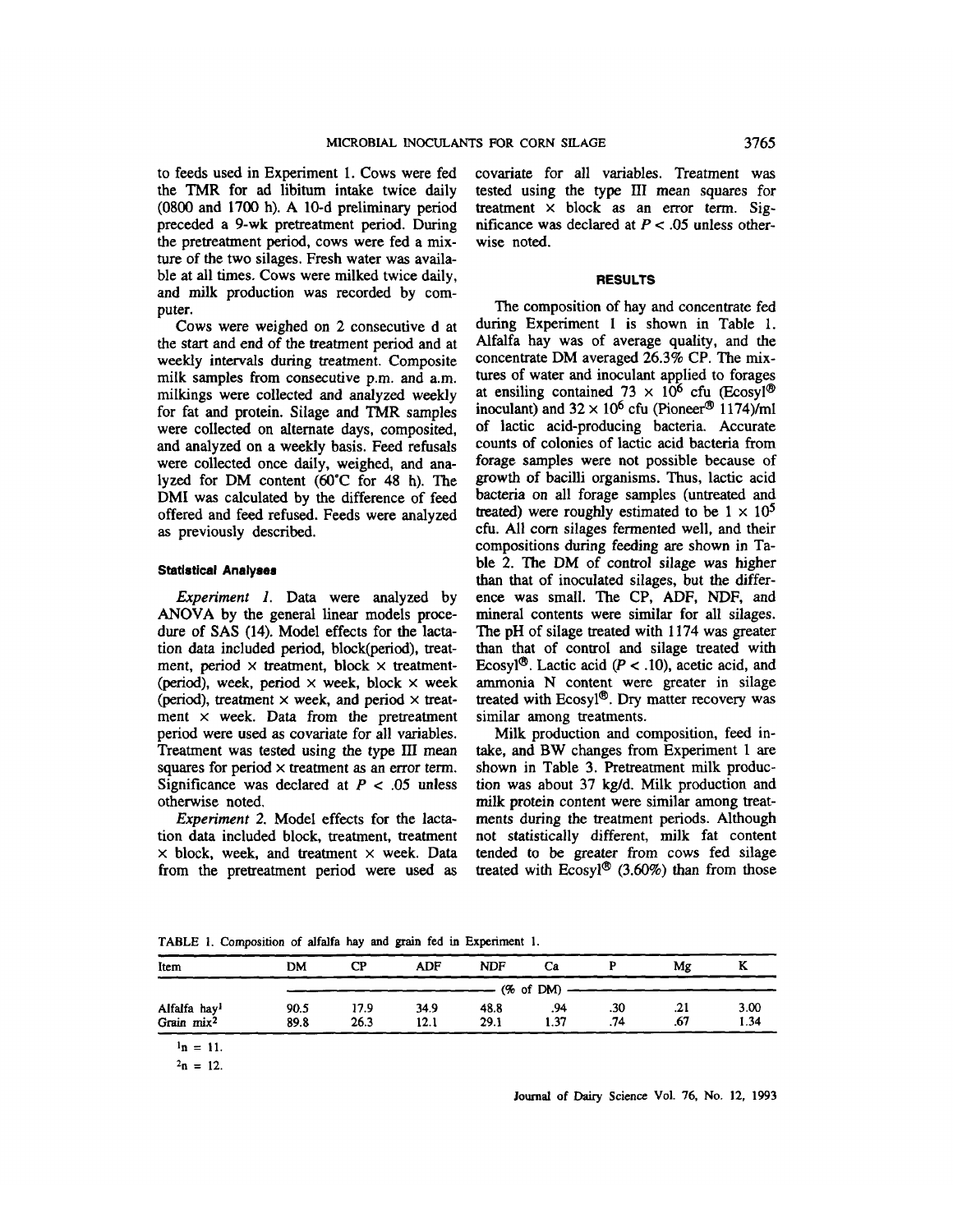| Item           | Control           | Ecosyl <sup>®1</sup> | 11742             | SE <sup>3</sup>                                                               |
|----------------|-------------------|----------------------|-------------------|-------------------------------------------------------------------------------|
| DM, %          | 34.7 <sup>n</sup> | 32.9b                | 33.3 <sup>b</sup> | .5                                                                            |
| CP, %          | 7.71              | 7.60                 | 7.57              | .14                                                                           |
| ADF, %         | 22.7              | 24.0                 | 24.5              | .5                                                                            |
| NDF, %         | 44.1              | 43.1                 | 43.8              | $\boldsymbol{.8}$                                                             |
| Ca, %          | .25               | .23                  | .22               | $\cdot$ $\cdot$ $\cdot$                                                       |
| P, %           | .26               | .26                  | .25               | $\cdots$                                                                      |
| Mg, %          | .20               | .19                  | .18               | $\begin{array}{cccccccccc} \bullet & \bullet & \bullet & \bullet \end{array}$ |
| Mg, %          | .20               | .19                  | .18               | $\cdots$                                                                      |
| K, %           | 1.01              | 1.19                 | 1.11              | $\cdots$                                                                      |
| pH             | 3.70 <sup>b</sup> | 3.69 <sup>b</sup>    | 3.81 <sup>n</sup> | .03                                                                           |
| Lactate, %     | 4.71 <sup>d</sup> | 5.28 <sup>c</sup>    | 4.48 <sup>d</sup> | .27                                                                           |
| Acetate, %     | 1.82 <sup>b</sup> | 2.36 <sup>a</sup>    | 1.65 <sup>b</sup> | .18                                                                           |
| Ammonia N, %   | .062 <sup>b</sup> | $.072*$              | .056 <sup>b</sup> | .004                                                                          |
| DM Recovery, % | 94.3              | 92.8                 | 90.7              | 1.7                                                                           |

TABLE 2. Composition of silages (DM basis) offered during Experiment 1.

a.bMeans in columns with unlike **superscripts** differ *(P c* **.05).** 

 $c.d$ Means in columns with unlike superscripts differ ( $P < .10$ ).

12eneca Bio Products, Billingham, England.

2Pioneer Hybrid International, West **Des** Moines, IA.

 $3n = 12$  for all components, except n = 3 for DM recovery, and n = 1 for minerals.

**fed control silage (3.46%) or silage treated with lage, hay, and concentrate intakes were similar 1174 (3.48%).** As **a result, cows fed silage among treatments. Similarly, BW, BW**  treated with Ecosyl<sup>®</sup> produced 1.5 and 1.4 kg changes, and feed efficiencies were not differ-<br>more 3.5% ECM than cows fed control silage ent among treatments, but cows fed silage more 3.5% FCM than cows fed control silage ent among treatments, but cows fed silage and silage reated with 1174 respectively Signature and silage in more and silage treated with 1174, respectively. Si-

**weight and have greater feed efficiencies.** 

TABLE 3. *Milk* production, intake and BW weights from cows fed inoculated corn *silages* in Experiment 1.

|                                           | Control | Ecosyl®1 | 11742 | SE <sup>3</sup>          |
|-------------------------------------------|---------|----------|-------|--------------------------|
| Milk                                      |         |          |       |                          |
| kg/d                                      | 35.5    | 35.6     | 35.2  | .8                       |
| Fat, %                                    | 3.46    | 3.60     | 3.48  | .08                      |
| Protein, %                                | 3.08    | 3.05     | 3.02  | .03                      |
| 3.5% FCM, kg/d                            | 34.8    | 36.3     | 34.9  | .9                       |
| DMI, kg/d                                 |         |          |       |                          |
| Silage                                    | 11.9    | 10.8     | 11.7  | $\cdot$ 3                |
| Hay                                       | 1.2     | 1,2      | 1.2   |                          |
| Concentrate                               | 10.3    | 10.6     | 10.2  | $\cdot$                  |
| Total                                     | 23.4    | 22.6     | 23.1  | $\mathcal{A}$            |
| BW, kg                                    | 623     | 636      | 633   | $\overline{\mathcal{L}}$ |
| BW Change per d, kg                       | .29     | .51      | .30   |                          |
| Feed efficiency                           |         |          |       |                          |
| Milk/feed, kg/kg                          | 1.51    | 1.57     | 1.52  | .03                      |
| Feed costs, <sup>4</sup> \$/d             | 3.05    | 3.06     | 3.03  | $\cdots$                 |
| Milk income <sup>5</sup>                  | 9.20    | 9.59     | 9.22  | .                        |
| Income over feed costs, <sup>6</sup> \$/d | 6.15    | 6.53     | 6.19  | $\cdots$                 |

1Zeneca Bio Products, **Billingham,** England.

2Pioneer Hybrid International, West **Des** Moines. IA.

**3All** values **are** least square means; n = 11 or 12; largest standard errors reported.

4Based on intakes and the following **cats: cost** to **inoculate 909** kg of *silage* (wet basis) **as \$30.** Feed costs per **kilogram** of DM: corn silage, \$.075, inoculated silages, 3.078; hay, S.122, and concentrate, 9.196.

<sup>5</sup>Milk was valued at \$.264/kg of 3.5% FCM.

**6Milk** income **minus** feed costs.

Journal of Dairy Science Vol. 76, **No.** 12, 1993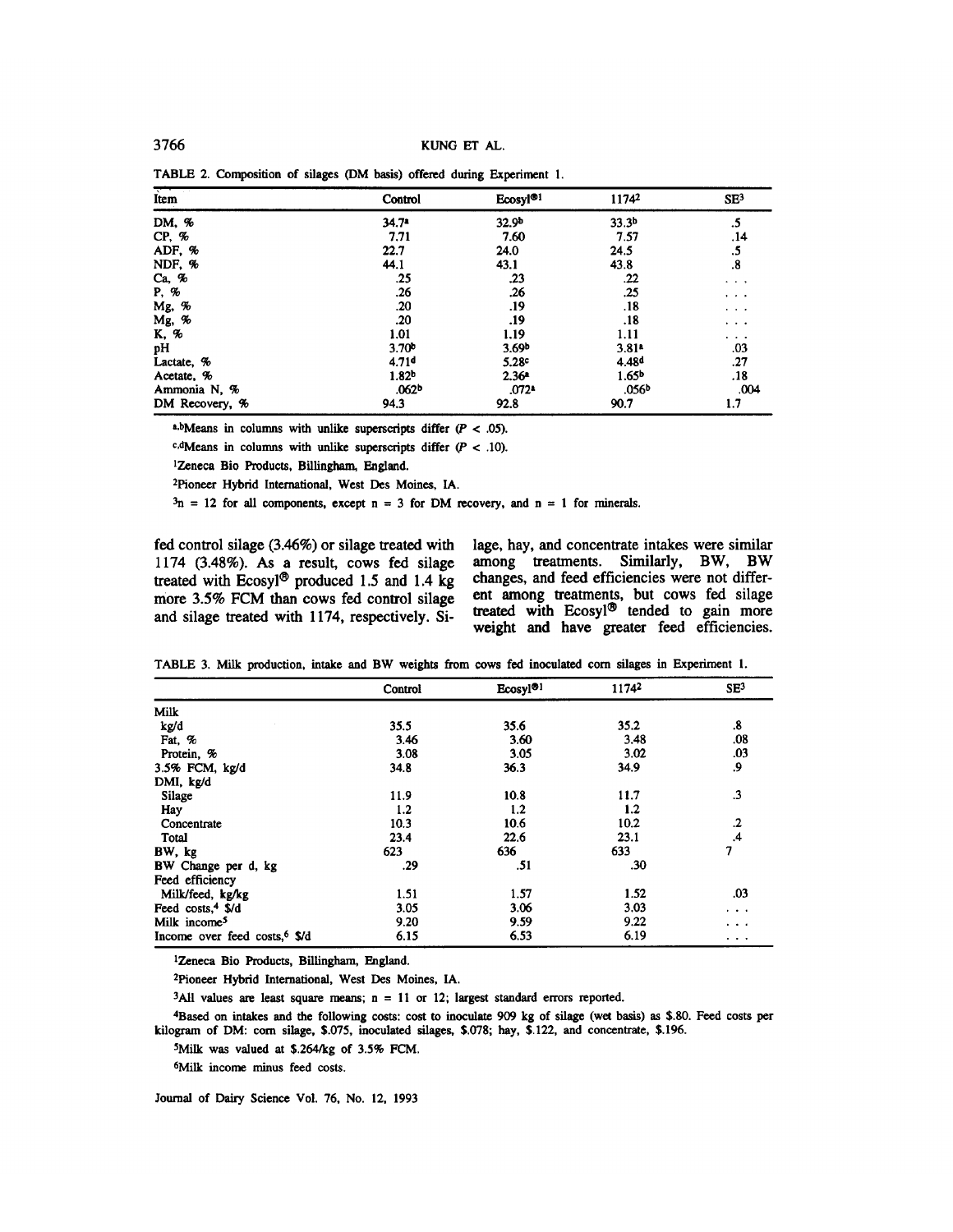| Item                 | DM   | <b>CP</b> | <b>ADF</b> | Ca       |          | Mg       | v<br>A   |
|----------------------|------|-----------|------------|----------|----------|----------|----------|
|                      |      |           |            | (%)      |          |          |          |
| Control              | 55.8 | 16.5      | 21.2       | .81      | .42      | .34      | 1.59     |
| Ecosyl <sup>®3</sup> | 55.7 | 16.4      | 19.4       | .83      | .42      | .35      | 1.49     |
| <b>SE</b>            |      | n<br>.4   | .8         | $\cdots$ | $\cdots$ | $\cdots$ | $\cdots$ |

**TABLE 4. Composition (DM** basis) **of** TMR **in Experiment 2.1~~** 

<sup>1</sup>DM, CP, and ADF: average values from eight weekly composite samples.

**ZMinerals: one analysis from a composite of weekly samples.** 

**3Zeneca Bio Products, Billingham, England.** 

Cows fed the diet containing silage treated with Ecosyl<sup> $\Phi$ </sup> had income over feed costs in excess of \$.3O/d more per cow.

# **Experiment 2**

The mixture of  $E\cos y = \arctan y$  inoculant and water applied to forage containing  $55 \times 10^6$  cfu/ml of lactic acid-producing bacteria. Inoculation increased lactic acid bacteria from  $53 \times 10^4$  to  $200 \times 10^4$  cfu/g in treated silage.

The compositions of the **TMR** for control and treated groups were similar and are shown in Table 4. The DM, ADF, and CP contents of the **TMR** were constant throughout the study. Diets averaged about 16.5% CP and *20%* ADF and met or exceeded requirements for macrominerals (12). The quality of corn silages fed during the study was **good** and did not differ between treatments (Table *5).* 

Milk production and composition, feed intake, and BW changes are shown in Table 6. Although values were not significantly different for the 9-wk treatment **period,** cows fed diets containing silage treated with  $E\cos y l^{\circledast}$ produced milk that tended to have more fat (+.19%; P *c* **.20)** and more 3.5% FCM **(+1.8** 

kg;  $P < .19$ ). The DMI was greater for cows fed silage treated with  $E\cos yl^{\circledR}$  and increased with the onset of treatment (Figure 1). Cows fed silage treated with Ecosyl® produced more **3.5%** FCM during the last 3 wk of treatment than did cows fed diets with control silage (Figure **2).** Milk protein content was unaffected by treatment. Changes in BW and feed efficiencies were unaffected by treatment. Cows fed silage treated with  $E\cos y \cdot 1^{\circ}$  had income over feed costs that were \$.14/d greater per cow.

# **DISCUSSION**

Microbial inoculation has improved the fermentation of legume silages by causing a more rapid decrease in pH, increasing lactic acid content, and decreasing ammonia and acetic acid contents (9). In Experiment 1, inoculation with 1174 silage inoculant had no effect on corn silage composition except for higher pH. Although inoculation with  $E\cos y\cos\theta$  silage inoculant had no effect on pH, lactic acid content was greater than in other treatments. However, in contrast to most findings with inoculants, acetic acid and ammonia N contents also were

**Treatment DM CP ADF pH Lactic Acetic acid acid NH3 N (%I** *(W*  **Control 39.8 8.68 23.3 3.79 4.03 .97** *.056*  **Ecosyl@' 39.8 8.51 23.0 3.78 3.67 .94 .069 SE\*** *.5* **.31** *.5* **.05 .32** *.06* **.003** 

**TABLE 5. Composition (DM basis) of silages in Experiment 2.** 

**1Zeneca Bio products, Billingham, England.** 

 $2n = 8$ .

**Journal of** Dairy **Science Vol. 76, No. 12, 1993**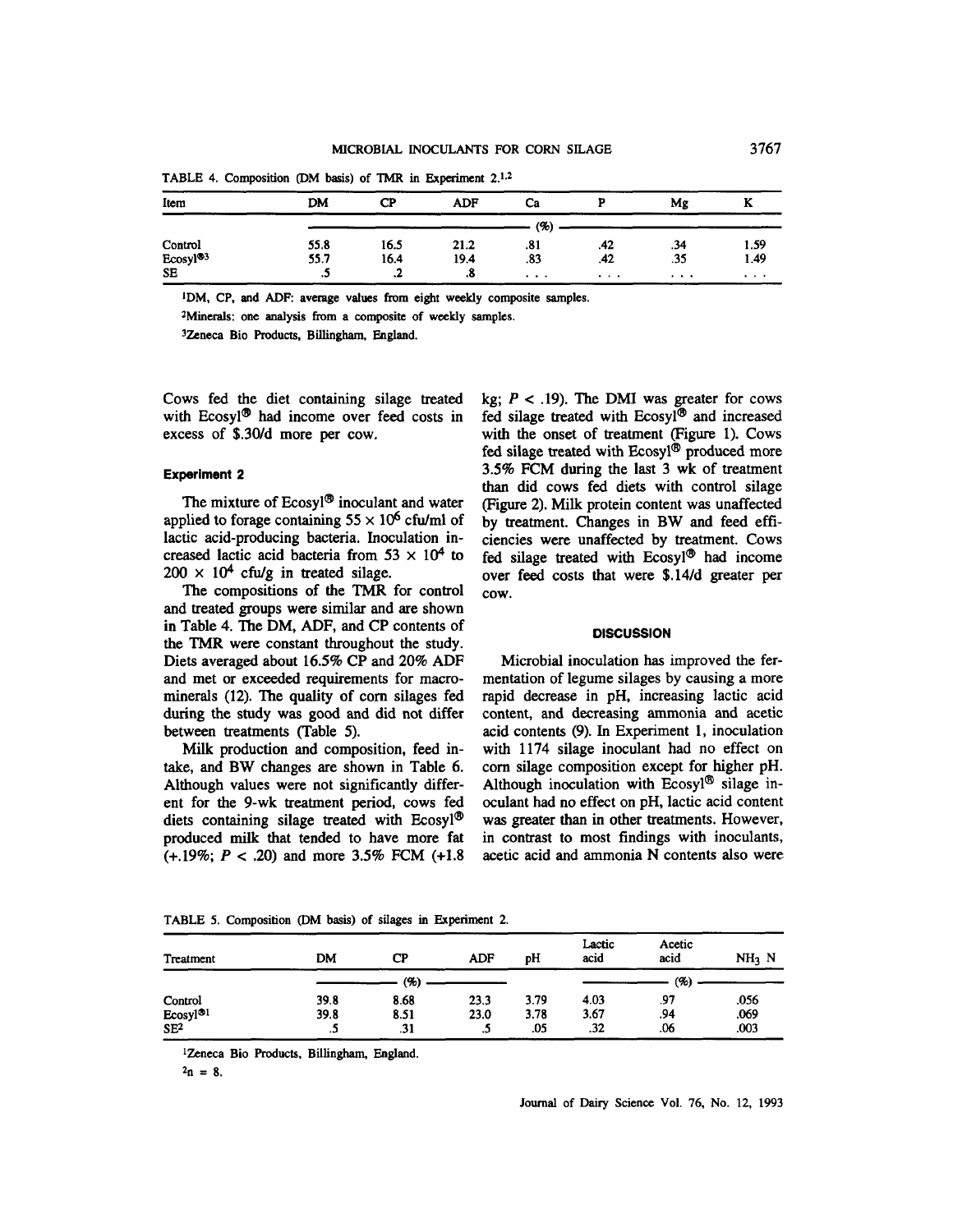TABLE 6. **Milk** production, **DMI.** and BW from cows fed control and corn silage treated with **EcosyP** in Experiment 2.

|                                           | Control           | Ecosyl <sup>®1</sup> | SE <sup>2</sup>               |
|-------------------------------------------|-------------------|----------------------|-------------------------------|
| Milk, kg/d                                | 36.9              | 37.5                 | .6                            |
| Fat, %                                    | 3.43              | 3.62                 | .07                           |
| Protein, %                                | 3.05              | 3.07                 | .02                           |
| 3.5% FCM, kg/d                            | 36.5              | 38.3                 | .7                            |
| DMI, kg/d                                 | 22.8 <sup>b</sup> | 25.1 <sup>a</sup>    | $\mathbf{.4}$                 |
| BW, kg                                    | 676               | 689                  | 29                            |
| BW Change per d, kg                       | .20               | .31                  | .17                           |
| Feed efficiency                           |                   |                      |                               |
| Milk/feed, kg/kg                          | 1.61              | 1.54                 | .04                           |
| Feed $costs3$ S/d                         | 3.01              | 3.34                 | $\sim$ $\sim$ $\sim$          |
| Milk income <sup>4</sup>                  | 9.65              | 10.12                | $5 - 5 - 4$                   |
| Income over feed costs, <sup>5</sup> \$/d | 6.64              | 6.78                 | $\bullet$ $\bullet$ $\bullet$ |

a,bMeans with unlike superscripts differ  $(P < .02)$ .

<sup>1</sup>Zeneca Bio Products, Billingham, England.

3Based on intakes and the following costs: cost **to** inoculate 909 kg of silage (wet **basis)** was **S.80.** Feed costs per **kilogram** of **DM:** corn silage, \$.075, inoculated silages, **\$.078;** hay, S.122, and concentrate, \$.196.

**sfilk** valued *at* \$.264&g of 3.5% FCM.

sMilk income minus feed costs.

increased by this treatment, which suggests poorer quality silage. Using the same inoculant, we reported (10) a marked decrease in acetic acid and ammonia N contents in wilted alfalfa silage. In Experiment 2, treatment with Ecosyl<sup>®</sup> silage inoculant had no effect on silage composition. Recently, Bolsen et al. **(2)**  also reported that inoculation of corn silage with 1174 inoculant had no effect on the fermentation of corn silage. These findings are similar to other data  $(3, 4, 15, 16)$ , which showed that inoculation had little effect on commonly measured fermentation characteristics of corn silage. High numbers of epiphytic





Figure 1. Effect of a microbial inoculant (Ecosyl®; Zeneca Bio Products, Billingham, England) on the total **DMI** of cows during 9 wk of treatment. \* Different **from**  control  $(P < .07)$ ; \*\* different from control  $(P < .05)$ . Experiment 2.

Journal of Dairy Science **Vol.** 76, **No.** 12, 1993

Figure 2. Effect of a microbial inoculant (Ecosyl<sup>®</sup>; Zeneca Bio Products, Billingham, England) on 3.5% FCM production of cows during  $\overline{9}$  wk of treatment. \* Different from control  $(P < .07)$ ; \*\* different from control  $(P < .05)$ . Experiment 2.

 $2n = 10$ .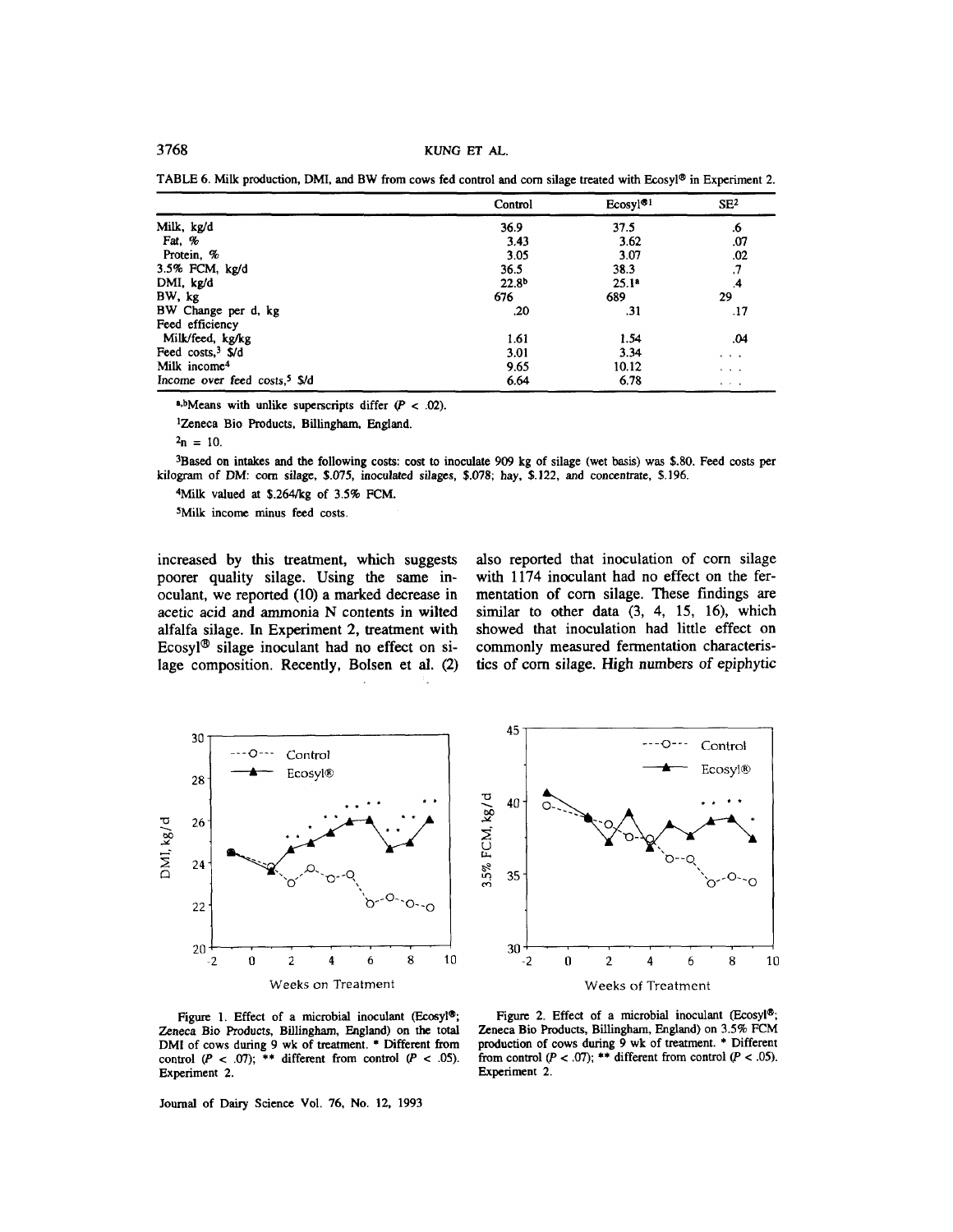lactic acid bacteria and good ensiling charac- **CONCLUSIONS** teristics of the crop (e.g., low buffering capacity, high DM, and fermentable substrate) may be responsible for these findings (2).

In Experiment 1, we were unable to explain why cows fed silage treated with Ecosyl<sup>®</sup> tended to consume less silage and more concentrate than cows fed control silage or silage treated with 1174. Overall, silage treated with 1174 silage inoculant was similar to control silage and had no effect on cow performance. In Experiment **2,** DMI increased with time on treatment for cows fed silage treated with Ecosyl<sup>®</sup> (Figure 1). In both experiments, cows duce more **3.5%** FCM than those fed control silage, resulting in increased return over feed costs of \$.14 to .34/d per cow. However, milk production was increased the most in the later weeks of treatment for cows fed silage treated with Ecosyl<sup>®</sup> (Figure 2) in Experiment 2. No trend was found for improved performance with time on treatment in Experiment 1. The increase in FCM and intake for cows fed silage treated with Ecosyl® cannot be explained from the nutrient content of the TMR and silages because the two were similar for both treatments and varied little over weeks (data not shown). However, common measurements of silage fermentation (for example, lactic acid and ammonia **N)** cannot always be equated with cow performance. These findings suggest that factors other than commonly measured end products of fermentation may improve the nutritive value of silages and be responsible for improved performance. For example, Luther (11) reported that microbial inoculation had no effect on corn silage fermentation, but DM digestion and N retention in steers were improved. Wohlt **(20)** reported little difference in silage composition, but cows fed inoculated corn silage produced .7 kg/d more FCM than did cows fed control silage. Similarly, compositions of control and inoculated silages were similar, but cows fed grass silage treated with Ecosyl<sup>®</sup> produced 2.1 kg  $(7)$  and 1.3 kg  $(8)$ more milk than cows fed untreated grass silage. fed silage treated with Ecosyl<sup>®</sup> tended to pro-

In both experiments, income over feed costs were greater with silages inoculated with Ecosyl<sup> $\Phi$ </sup>. In Experiment 1, return on investment was  $>10$ , and, in Experiment 2, the return on investment was **>3** for cows fed silages treated with Ecosyl<sup>®</sup> inoculant.

Addition of microbial inoculants to corn silage caused minor changes in silage fermentation. Inoculation of silage with 1174 silage inoculant had minimal effects on silage fermentation and no effect on cow performance. Inoculation with  $E\cos y \cdot \theta$  silage inoculant tended to increase production of 3.5% FCM in two experiments and DMI in one experiment. Factors other than traditionally measured silage fermentation end products may be responsible for improved cow performance.

### **ACKNOWLEDGMENTS**

The authors thank Richard Morris and Andy Wedel for care of the cows. Caroline Golt, Aideen Hession, R. **S.** Tung, and Richard Herling are thanked for technical support. We also thank John Pesek for statistical consulting. Jim Wolfer, Tony Timko, and the farm staff of the University of Delaware Agriculture Experiment for assistance with crops.

#### **REFERENCES**

- 1 Association of Official Analytical Chemists. 1984. Official Methods of Analysis. 14th ed. AOAC, **Washington, DC.**
- 2Bolsen, **K.** K., C. Lin, B. E. Brent, A. M. Feyerherrn, J. E. Urban, and W. R. Aimutis. 1992. Effect of silage additives on **the** microbial succession and ferrnentation process of alfalfa and corn silages. J. Dairy Sci. 75:3066.
- 3 Buchanan-Smith, J. G., and **Y. T.** Yao. 1981. Effects of additives containing lactic acid bacteria and/or hydrolytic enzymes with **an** antioxidant upon the preservation of corn or alfalfa silage. Can. J. *him.*  Sci. 61:669.
- 4Burghardi. **S.** R.. R. D. Goodrich, and J. C. Meiske. 1980. Evaluation of corn silage treated with microbial additives. J. **Anim.** *Sci.* 50:729.
- **<sup>5</sup>**Cleale, R. M., **IV,** J. L. Firkins, F. Van Der Beek, J. H. Clark, **E.** H. Jaster, G. C. McCoy, and T. H. Klusmeyer. 1990. Effect of inoculation of whole plant corn forage with *Pediococcus ucidilacfici* and *Lactobucillus xybsus* on preservation of silage and heifer growth. J. **Dairy** Sci. 73:711.
- 6Goering. H. K., and **P.** J. Van Soest. 1970. Forage Fiber Analyses (Apparatus, Reagents, Procedures, and Some Applications). Agric. Handbook No. 379. ARS-USDA. **Washington, Dc.**
- 7 Gordon, F. J. 1989. A further study **on** the evaluation through lactating cattle of a bacterial inoculant **as** an additive for grass silage. Grass Forage Sci. 44:353.
- 8Gordon. F. J. 1989. An evaluation through lactating cows of a bacterial inoculant **as** an additive for grass silage. Grass Forage Sci. 44:169.
- 9 Kung, L., **Jr.,** L. D. Satter, B. A. Jones, K. W. Genin,

Joumal of Dairy Science Vol. 76, No. 12, 1993